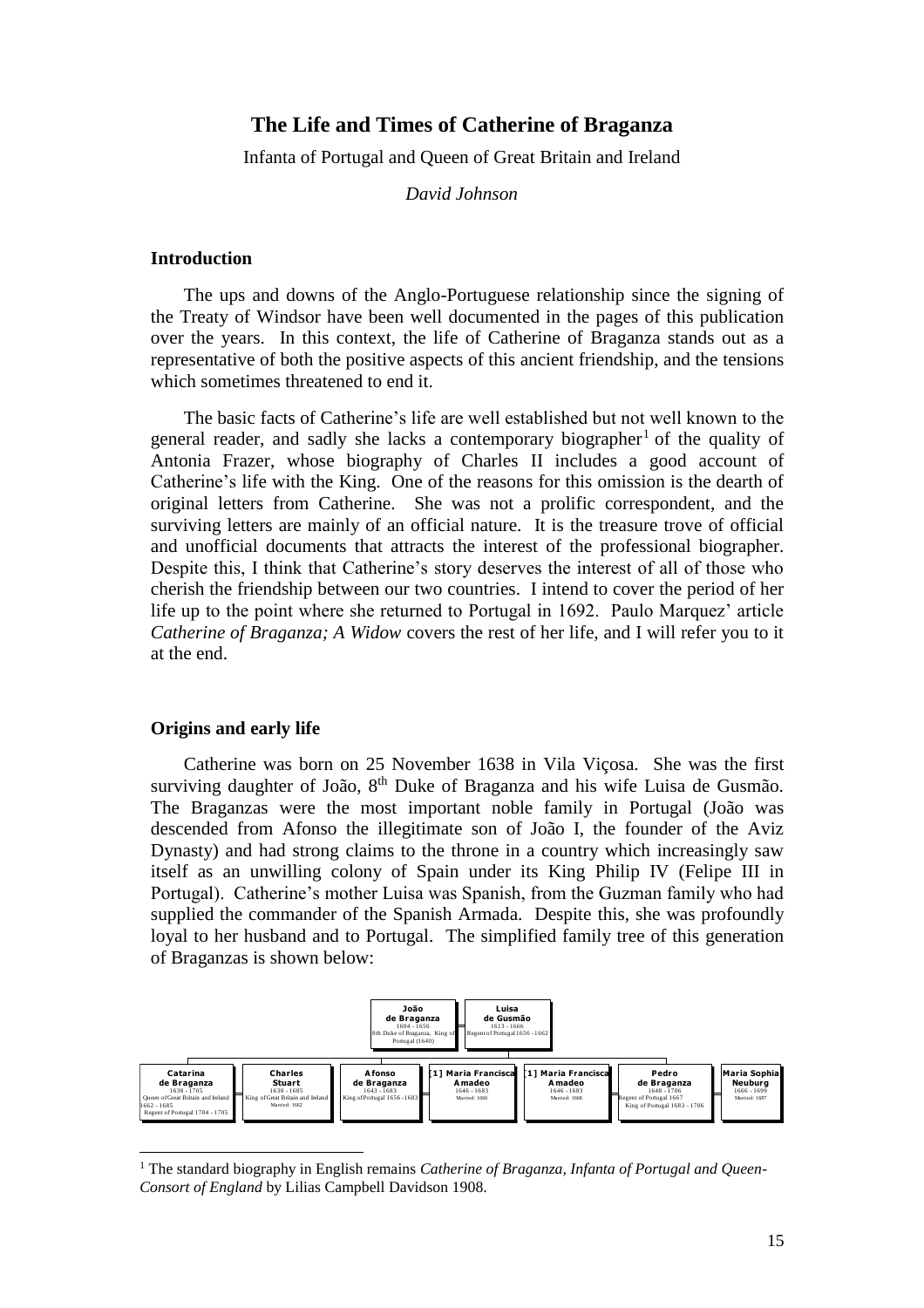By the date of Catherine's birth, Portugal had been governed by Spain for 52 years. The Portuguese had become increasingly discontented with Spanish rule, particularly when Philip IV of Spain began the process of completely integrating Portugal into Spain. A group of nobles began to plan a revolution against the Spanish occupiers. They decided to offer the throne to Duke João of Braganza.

A rather nice (but probably apocryphal) story is told about the circumstances of this offer. The messenger from the conspirators arrived on 25 November 1640 as the family were celebrating Catherine's 2nd birthday. When the offer was made, the Duke hesitated. He had already been summoned to Madrid by Philip IV, and he feared for the consequences to his family. His wife placed the infant Catherine in his arms and, when the child had kissed him, said: "How can you find it in your heart to refuse to confer on this child the rank of a king's daughter?"

Joao hesitated no longer, and the envoy left for Lisbon to convey the good news.

On 1 December a pistol shot marked the beginning of the Revolution, and on 3 December 1640 João entered Lisbon to the acclaim of the population. He was crowned later as King João IV of Portugal.

### **Lisbon**

Catherine was now an Infanta (Princess) of Portugal. Decisions about her upbringing and education fell increasingly to her mother, and she decided to deliberately seclude her from the world of the court and of the city.

It is likely that Catherine was educated in the Convent of Alcântara which was just inside the Alcântara gate in Lisbon. She grew up a devout Catholic, a faith which she retained throughout her life.

## **Conflict with Spain**

João was now fully engaged with the battle to preserve Portugal's independence – he spent the majority of his time at the head of his army on the frontier. His task was aided by the fact that Catalonia had rebelled against Spain at the same time, and that France declared war on Spain and signed a treaty with Portugal in 1641. By 1644 the first phase of the war ended with the victory of Montijo which established Portuguese control over the national territory.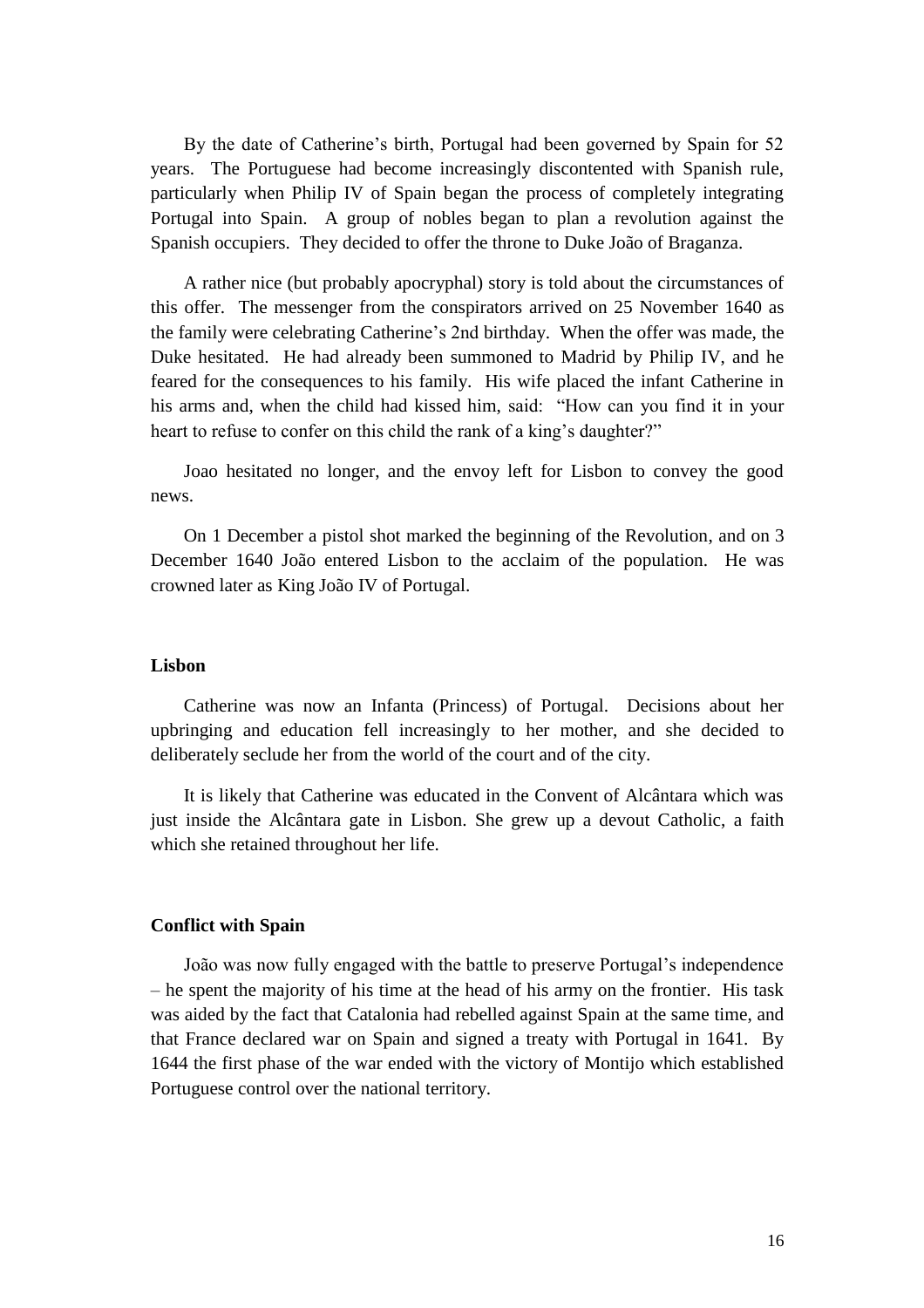#### **Marriage proposals**

Having secured Portugal's frontiers for the moment, Royal attention turned to arranging a politically advantageous marriage for Catherine.

Approaches were made to France (Louis XIV), Austria (John of Austria) and England (the Prince of Wales, later Charles II). All rejected the proposal. Charles I was sympathetic to Portugal, but Catherine's Catholicism presented a problem.

Later, Charles' defeat by Cromwell closed off further contact between England & Portugal for the moment.

In 1656, Joao died. He was succeeded by his son Afonso, but Joao's widow acted as Regent due to Afonso's age and mental state.

Portugal was still at war with Spain, and in 1659 she suffered a further blow when the French signed the Treaty of the Pyrenees in which France and Spain made peace with each other, and France withdrew her recognition of Portugal's independence. Queen Luiza, Catherine's mother and now regent, had always favoured an English marriage for her. With France no longer an ally, she made new approaches to the restored monarchy in London in 1660.

A magnificent dowry was offered:

- Two million Crusados, or about £360,000 (then, but approx. £50,000,000 today)
- The possession of Tangier on the Mediterranean coast
- The possession of Bombay on the coast of India
- Access to trade with Brazil and the East Indies.

Charles II's chief minister Clarendon was a strong supporter of the marriage, largely because of the dowry.

In return, Portugal was looking to England for diplomatic and military support against Spain.

Negotiations were protracted, but after a year, agreement was reached and the Earl of Sandwich was sent to Lisbon in April 1662 in the "Royal Charles" (ex "Naseby") to collect the Princess.

There was a problem when the only half the dowry was delivered to the dockside, and that this was in the form of sugar, spices and rare woods – hence the nursery rhyme phrase "Sugar and spice and all things nice, that's what little girls are made of." Luisa had had to spend the dowry money on the maintenance of the army.

The Earl decided to proceed on the understanding that the remainder would be paid in cash in instalments. In fact, it never was, but this was not uncommon in Royal marriages in the  $17<sup>th</sup>$  Century.

Catherine embarked in the "Royal Charles" on the Tagus and set sail for England. The Fleet arrived in Portsmouth on 13 May 1662, and Catherine landed at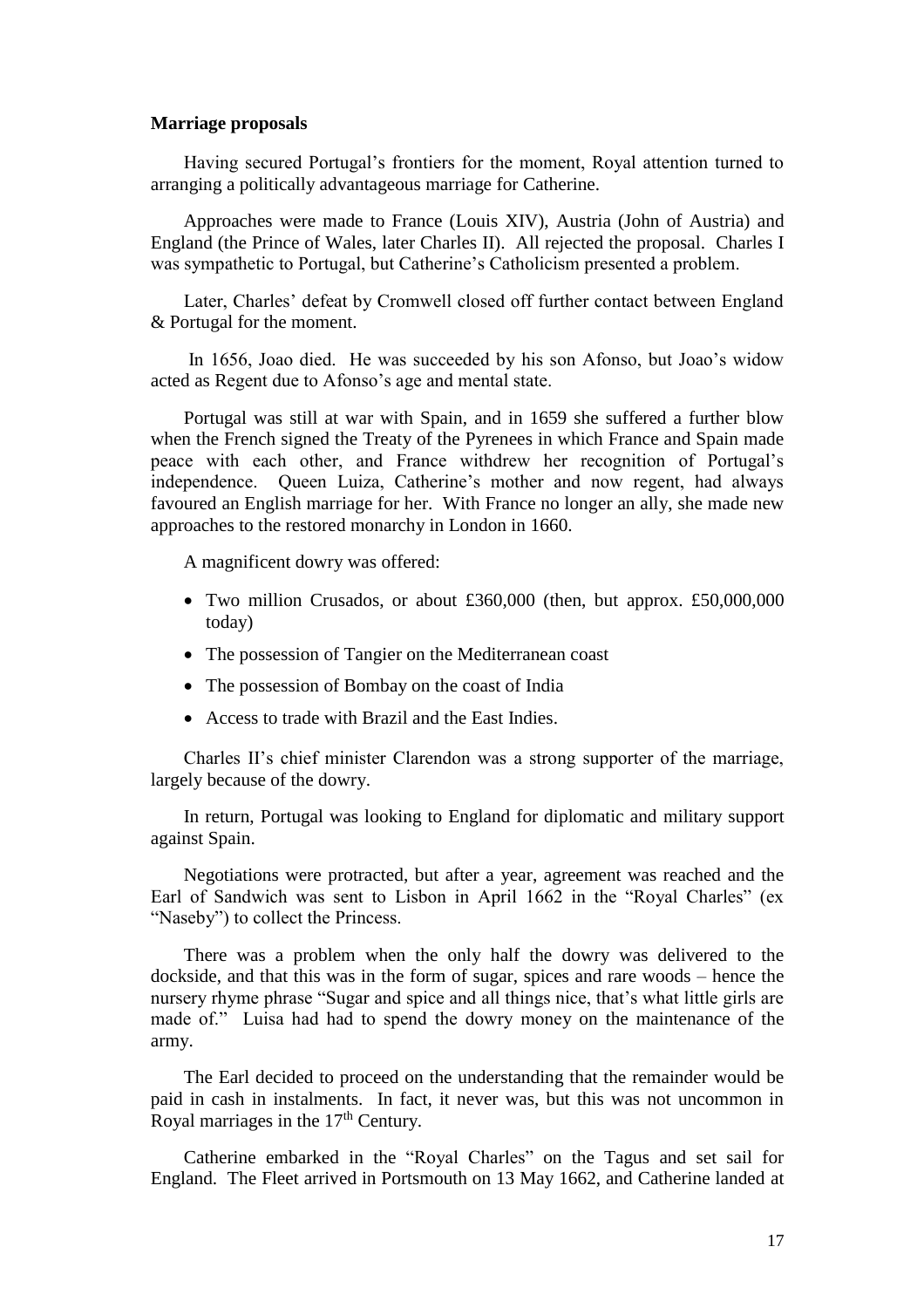the Sally Port the following day. Having had a difficult voyage, Catherine's first request was for a cup of tea. She was told that tea was not readily available in England, and she was offered a glass of ale instead. She declined this offer – ale for breakfast was then as now not a welcome palliative for seasickness!

## **Catherine's reception in England**

Catherine was 23 years of age when she arrived in England. She had had a very sheltered upbringing, and when she arrived she was accompanied by a "suite of over a hundred people that she brought to England (who) sounded more like the cast of a grandiose opera than something suitable to the informal English way of life: it included numerous confessors, a deaf duena, a Jewish perfumer and a barber. Her ladies-in-waiting in particular – 'six frights', wrote the wicked Comte de Grammont – aroused English national prejudice, in their vast skirts, known as farthingales, or Gardas Infantas, because no man could get near them<sup>32</sup> (When this entourage travelled from Portsmouth to Hampton Court by road, large carts had to be hired because the Gardas Infantas were too wide to fit into a carriage). Although she was anxious to wear English dress, she had been persuaded to wear a Garda Infanta by James, Duke of York, who had initially welcomed her.

All this may have led to the suggestion that Charles remarked that his wife resembled a bat when they first met on 20 May. This is probably not true, since we know that the King was very complimentary in his comments when he wrote to Clarendon after their first meeting:

"Her face is not so exact as to be called a beauty, though her eyes are excellent good, and nothing in her face that in the least degree can shock one. On the contrary, she hath as much agreeableness in her looks as I ever saw, and if I have any skill in physiognomy, which I think I have, she must be as good a woman as ever was born. Her conversation, as much as I can perceive, is very good; for she has wit enough and a most agreeable voice. You will wonder to see how well we are acquainted already; in a word, I think myself very happy, for I am confident our two humours will agree very well together."

Charles and Catherine were married in two ceremonies the next day (21 May 1662). The first ceremony was a private Catholic one, followed by a public Anglican wedding in the Great Room of the Governor of Portsmouth.

It was unfortunate that the voyage had so upset Catherine's menstrual cycle that the marriage could not be consummated that night. Typically, Charles was understanding about this, writing to his sister Minette that  $3$ "the fortune that follows

<sup>2</sup> Antonia Frazer, Charles II

<sup>&</sup>lt;sup>3</sup> Letter from Charles to Minette 23 May 1662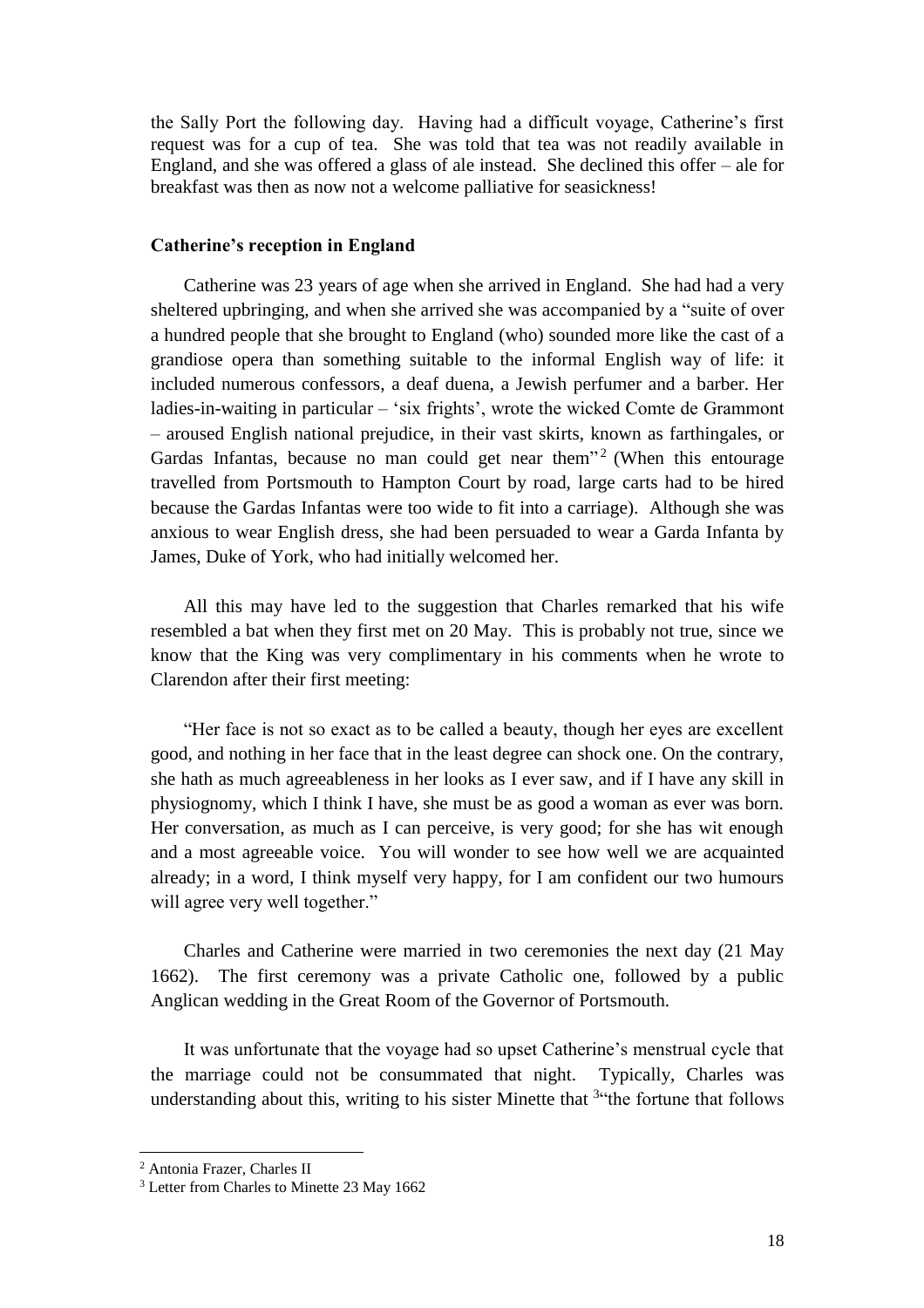our family is fallen upon me, car Monsieur le Cardinal m'a fermé la porte au nez<sup>4</sup>, and although I am not so furious as Monsieur was but I am content to let those pass over before I go to bed with my wife, yet I hope I shall entertain her at least better the first night than he did you."<sup>5</sup> All the evidence is that Charles was a skilful and considerate lover, and that the physical relationship between Charles and Catherine became close and intimate, and that Catherine quickly fell in love with him

### **The first weeks of married life**

After their wedding, the Royal couple travelled to Hampton Court for a Honeymoon. Catherine now adopted English fashions which were much less stiff and formal than she had been used to in Portugal. The King was attentive, teaching her English, taking her for rides, and boating on the canal in Gondolas given to Charles by the Venetian Senate in 1661. There was, however, a large cloud on the horizon – there were other women in Charles' life, and one in particular was about to present Catherine with a serious challenge.

#### **Two different upbringings.**

Catherine was 23 years old at the time of her marriage. She was undoubtedly a virgin, and she had been deliberately kept in seclusion from Court life in Lisbon. Nevertheless, there is evidence that her mother, Queen Luisa, had prepared her for the wedding with Charles by letting her know about his history with women before he came to the throne. Catherine was not, therefore, ignorant or naive about him, but she assumed that, having sown his wild oats, he would honour his wedding vows to her. Unfortunately, she was mistaken.

Charles was 32 years old. His formative years had been spent during and after the English Civil War, largely separated from his parents – Charles I was imprisoned in 1645 and executed in 1649, while his Queen, Henrietta Maria, had fled to France. Lacking parental guidance, and in the manner of the age, he had had several liaisons with young women by his late teens, and by the time of the Restoration he had fathered four illegitimate children by three women. In this, he was no different to other young men of his time – Louis XIV had twice as many children out of wedlock as Charles.

Charles made no secret of his liaisons – "the 'Merry Monarch' was charismatic, charming and swarthily attractive  $-$  he was also, of course, the King! He was

<sup>4</sup> "..because the Cardinal closed the door in my face", a euphemism for the prevention of sexual intercourse during menstruation.

<sup>&</sup>lt;sup>5</sup> This is a reference to the fact that Minette had had a similar experience on the night of her wedding to Louis XIV's brother the Duke of Orleans (known as "Monsieur" in France). Monsieur was less than patient about the situation.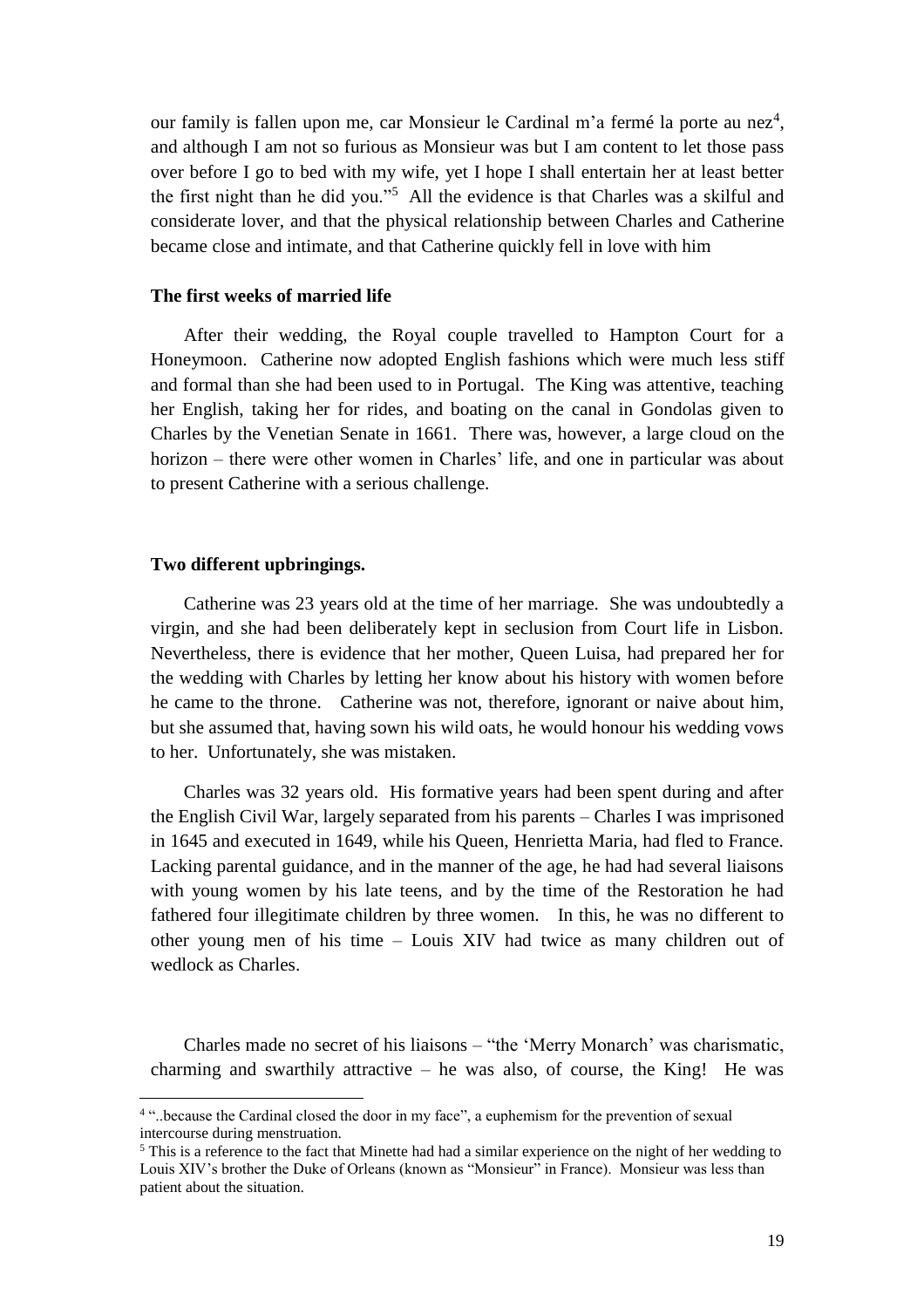surrounded by temptation and took no great effort to resist it. As Samuel Pepys noted, 'A man with an erection is in no need of advice"<sup>6</sup>.

He saw no reason to change his behaviour after his marriage, as we shall see.

# **The Bedchamber Crisis.**

For some years, one woman, Barbara Castlemaine<sup>7</sup>, had been his principal mistress, and she was determined to retain her place as "*Maitresse en titre"* to Charles. During the wedding and honeymoon, Barbara was sulking in London because of Charles' absence in Portsmouth. She was heavily pregnant, and in June gave birth to a boy, who was quickly acknowledged as the King's child. As soon as she had recovered, she persuaded Charles to put her forward as a Lady of the Bedchamber to Catherine. Catherine saw the name on the list, and quickly struck it off – Castlemaine was one of the names of Charles' mistresses her mother had mentioned to her. The King persisted, and Barbara was presented to Catherine who did not hear her name at first. When she did find out, she collapsed on the floor in floods of tears, and would not accept the appointment,

The King was adamant that Barbara must be appointed. He sent Clarendon to Catherine to reason with her. At first, Catherine insisted that she could not accept her, and, amidst torrents of tears, she threatened to return to Portugal. Eventually, she recognised that she could not compete with Barbara in terms of hysteria and threats – Catherine's strength lay in her sheer goodness of character, and she accepted the situation as the "best of a bad job".

In August 1662, The King and Queen sailed down the Thames from Hampton Court to Whitehall in the largest water-borne procession until the recent Diamond Jubilee of Elizabeth II. Once in Whitehall, they took up the routine of the Court, with Catherine accepting Barbara's presence as well as she could.

## **The first years of Catherine's marriage.**

It is clear that, after the Bedroom Crisis, Catherine made a determined effort to join in with the life of the court. She began to learn English with the teasing help of the King, who taught her English swearwords without telling her what they meant, and then listening with amusement to her innocently repeating them.

<sup>6</sup> Antonia Frazer, Charles II

<sup>7</sup> Barbara Palmer (nee Villiers) became Countess of Castlemaine, and then Duchess of Cleveland, but she is generally known as Barbara Castlemaine.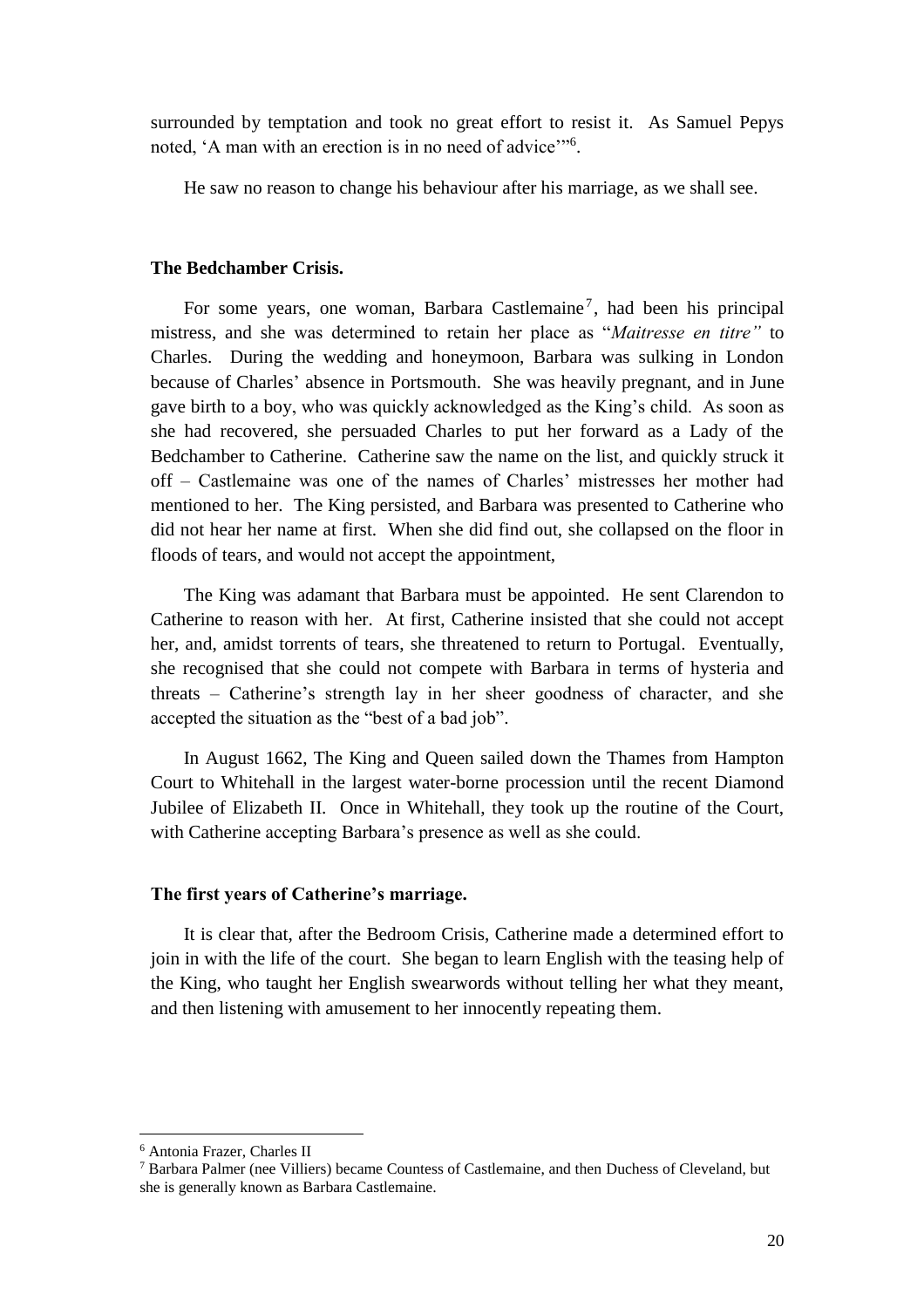She adopted English costume, and enjoyed the fashion for dressing in men's clothes, particularly breeches which showed off her pretty legs, when "off-duty". She enjoyed masques and plays at court. She made a considerable contribution to the encouragement of English composers at the Royal Chapels in Somerset House and St James. She also introduced Portuguese and Italian music to the court, including Opera. She was an enthusiastic and talented dancer, and thoroughly enjoyed the balls and other entertainments at Whitehall.

Although she continued to prefer Portuguese over English food (but who wouldn't!), she took a leading role in introducing afternoon tea to England.

Edmund Waller, the "Cavalier Poet", wrote a birthday tribute to Catherine in 1680 which praises her for this achievement:

*Venus her myrtle, Phoebus has her bays; Tea both excels, which she vouchsafes to praise. The best of Queens, and best of herbs, we owe To that bold nation, which the way did show To the fair region where the sun doth rise, Whose rich productions we so justly prize. The Muse's friend, tea does our fancy aid, Repress those vapors which the head invade, And keep the palace of the soul serene, Fit on her birthday to salute the Queen.*

She also introduced marmalade (or more properly mermelada) and tangerines (imported of course from Tangiers). Fine porcelain, which was used in royal circles in Portugal, was somewhat lacking in England and she corrected this at Court. She also encouraged the use of the fork at the dinner table – the English still used only a knife in many cases.

She found English food bland, and so she imported spices from Portugal to improve the taste.

Antonia Frazer details her slightly surprising sporting interests: "(She) also came to enjoy such typically English preoccupations as fishing and picnics. For all her slight frame, she was not unathletic, particularly for one who had been nurtured in such a claustrophobic fashion. Catherine's skill at archery was noted; she was sufficiently interested in the whole sport to become patroness of the Honourable Fraternity of Bowmen. In 1676 its marshall was awarded a heavy silver badge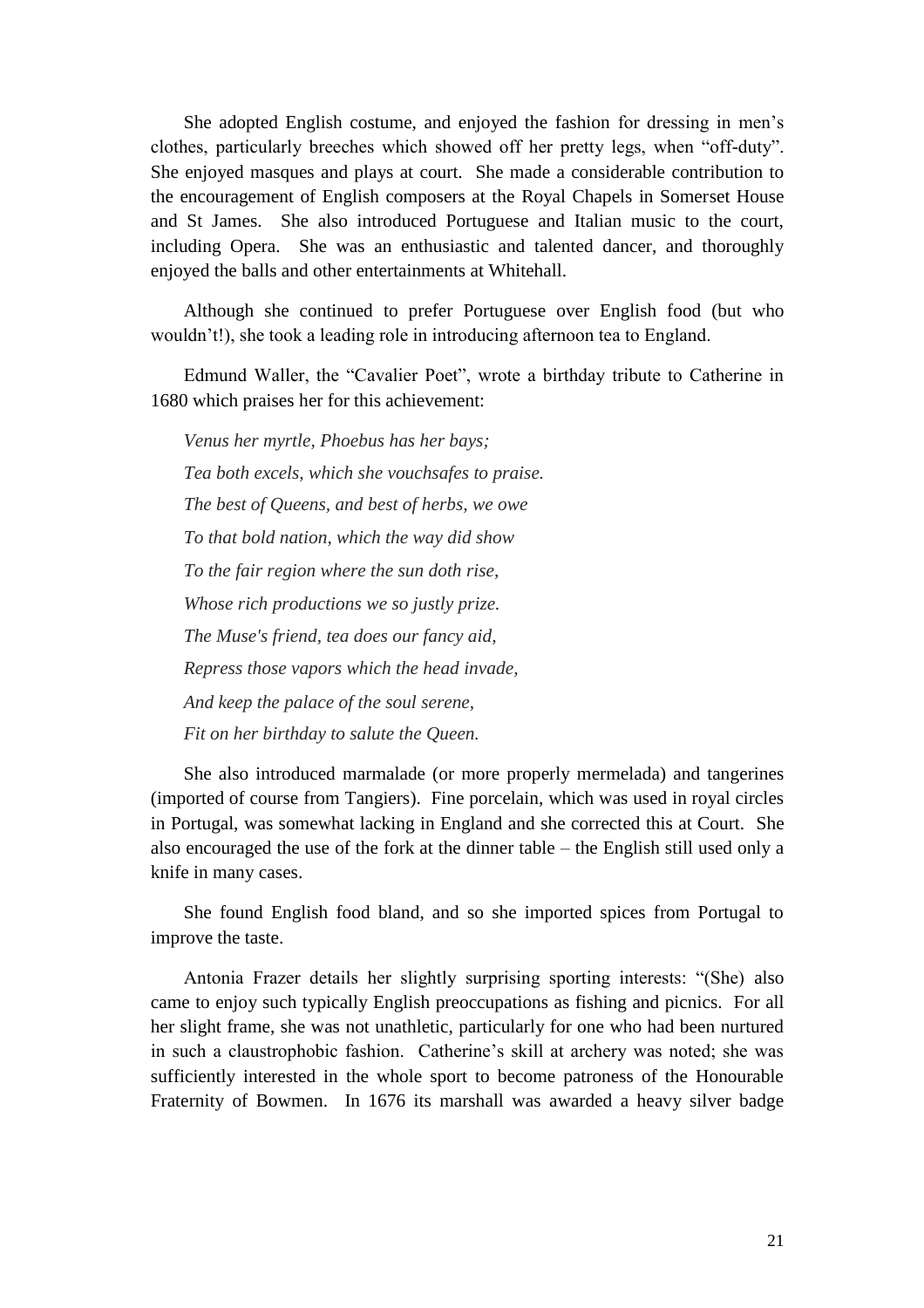engraved 'Reginae Catharinae Sagittarii' (the Queen was born under the sign of Sagittarius the Archer)'<sup>8</sup>.

Lastly, she played cards (Bassett) with enthusiasm and skill, and accumulated a substantial sum in winnings!

### **The lack of an heir**

Despite her accommodation with the realities of being wife to Charles II, one important aim of the marriage eluded her – the birth of an heir. Unfortunately, in the  $17<sup>th</sup>$  Century there were few reliable descriptions of medical conditions. As far as pregnancy is concerned, Catherine is thought to have been pregnant either three or four times between 1663 and 1669. In 1663, observers merely recorded that she had been taken ill suddenly in the autumn. The illness was very serious, including a rash, and a very fast pulse. The Queen was delirious for some time, and "raved of pregnancy and childbirth. To the King, who hardly left her bedside, Catharine confided that she had been delivered of a 'very ugly' boy.

'No, it's a pretty boy,' Charles answered gently.

'If it be like you, it is a fine boy indeed,' whispered the Queen.

There followed further rambling remarks on the same subject: at one time the Queen thought she had three children, including a girl who did look like the King. 'How do the children?' she enquired anxiously."<sup>9</sup>

Some modern medical opinion takes the view that she had been in the early stages of pregnancy and had miscarried. In this view, she then contracted Puerperal fever (often caused by unhygienic conditions during childbirth or miscarriage), and that this in turn caused peritonitis leading to damage to the womb. At this distance of time, it is impossible to be certain. In any case when further pregnancies occurred in 1667, 1668 and 1669, all ended in miscarriage.

After 1669, the King gave up all hope of Catherine ever conceiving an heir. He remained on good terms with her, however, and regularly spent time in her company even if he had earlier visited one of his mistresses.

# **More mistresses!**

During the 1660s, Charles continued his relationship with Barbara Castlemaine, finally ending the affair in 1670. There was a brief interlude in 1666 and 1667 when Charles fell in love with a young girl called Frances Stuart (no relation to the Royal

<sup>8</sup>Antonia Frazer, Charles II

<sup>9</sup> Antonia Frazer, Charles II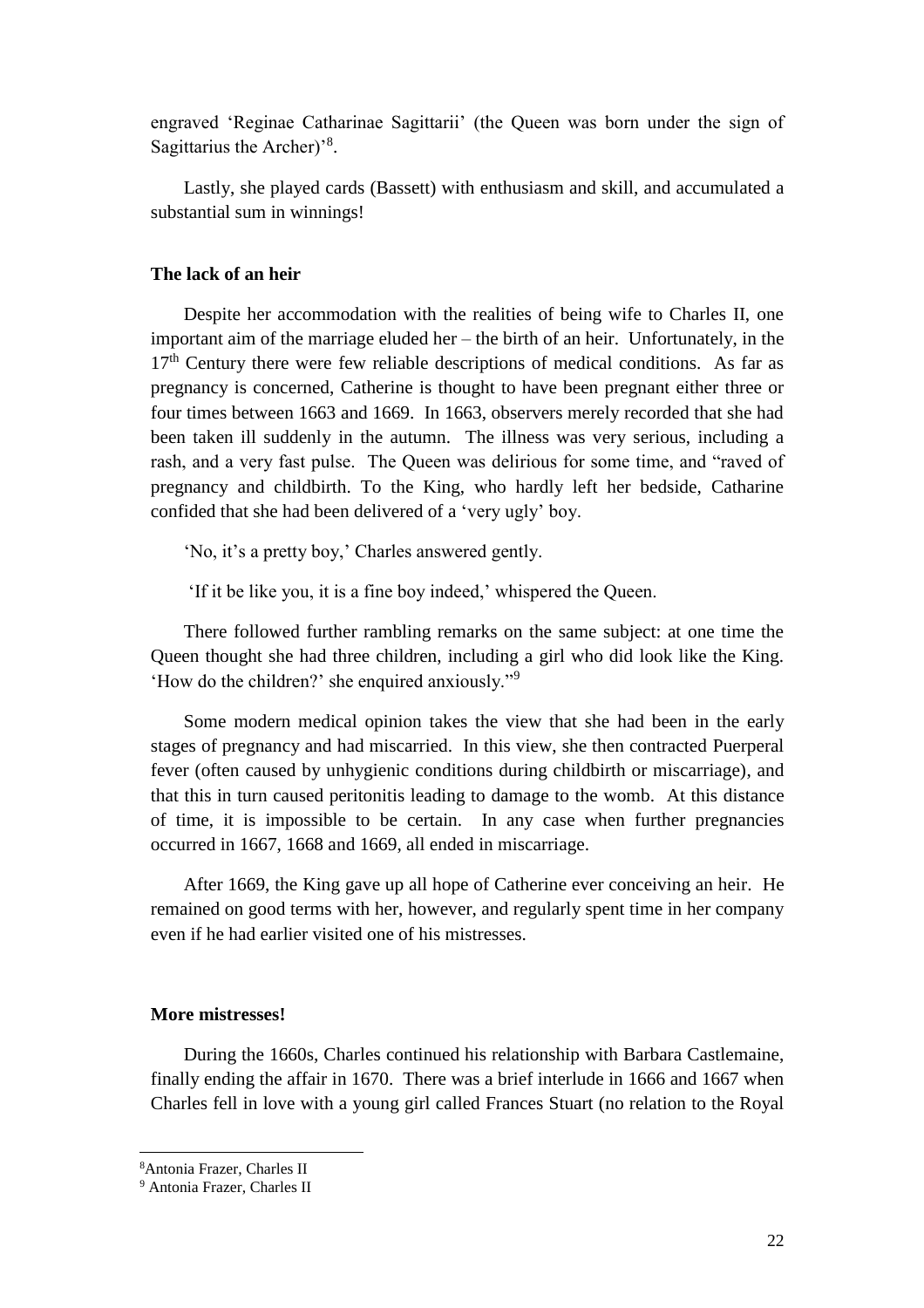family) who had been sent to the Court to be a Lady in waiting to Catherine. Frances managed to resist Charles' advances, and in 1667 she eloped with the Duke of Richmond. Charles was not pleased, but Catherine liked and approved of Frances who became a friend. Frances was the model for Britannia on British coins.

Both Charles and Catherine enjoyed the theatre, and it was almost inevitable that he would pursue relationships with some of the actresses who were allowed to play female parts after the Restoration. The most famous, and long lasting, of these theatrical relationships was with Nell Gwyn, who met Charles in 1668 and remained a fixture at Court for the rest of his life.

In 1670 yet another pretty young woman arrived from France as a gift from Louis XIV. Her name was Louise de Kéroualle**.** She was to be another of Catherine's Ladies in waiting.

She allowed Charles to seduce her in 1671, and later became his principal mistress through the rest of the 1670s. She was undoubtedly acting as a French agent. The King created her Duchess of Portsmouth.

Nell Gwyn called her 'Squintabella'; the King called her 'Fubbs' (chubby), and named a yacht 'Fubbs' after her.

Charles also had relationships with:

- Moll Davis
- Winifred Wells
- Jane Roberts
- Mrs Knight
- Mary Killigrew
- Elizabeth Countess of Kildare.

'Then there were the nocturnal visitors introduced up the Privy Stairs by William Chiffinch, the King's confidential servant, and Page, Keeper of the Privy Closet. Their numbers, like their identities, remain unknown to history.'<sup>10</sup>

Catherine accepted that this was an inevitable part of Charles' character. She liked Nell Gwyn, and she became fond of the son she had by the King, to the extent that she supported him financially after the King and later Nell had died. She also made friends with the Duke of Monmouth, Charles' son by an earlier relationship.

When Charles' mother Henrietta Maria died in 1674, Catherine came into the possession of Somerset House on the Thames in London. She now moved between Somerset House and Whitehall to avoid the ever-present Duchess of Portsmouth.

<sup>&</sup>lt;sup>10</sup> Antonia Frazer, Charles II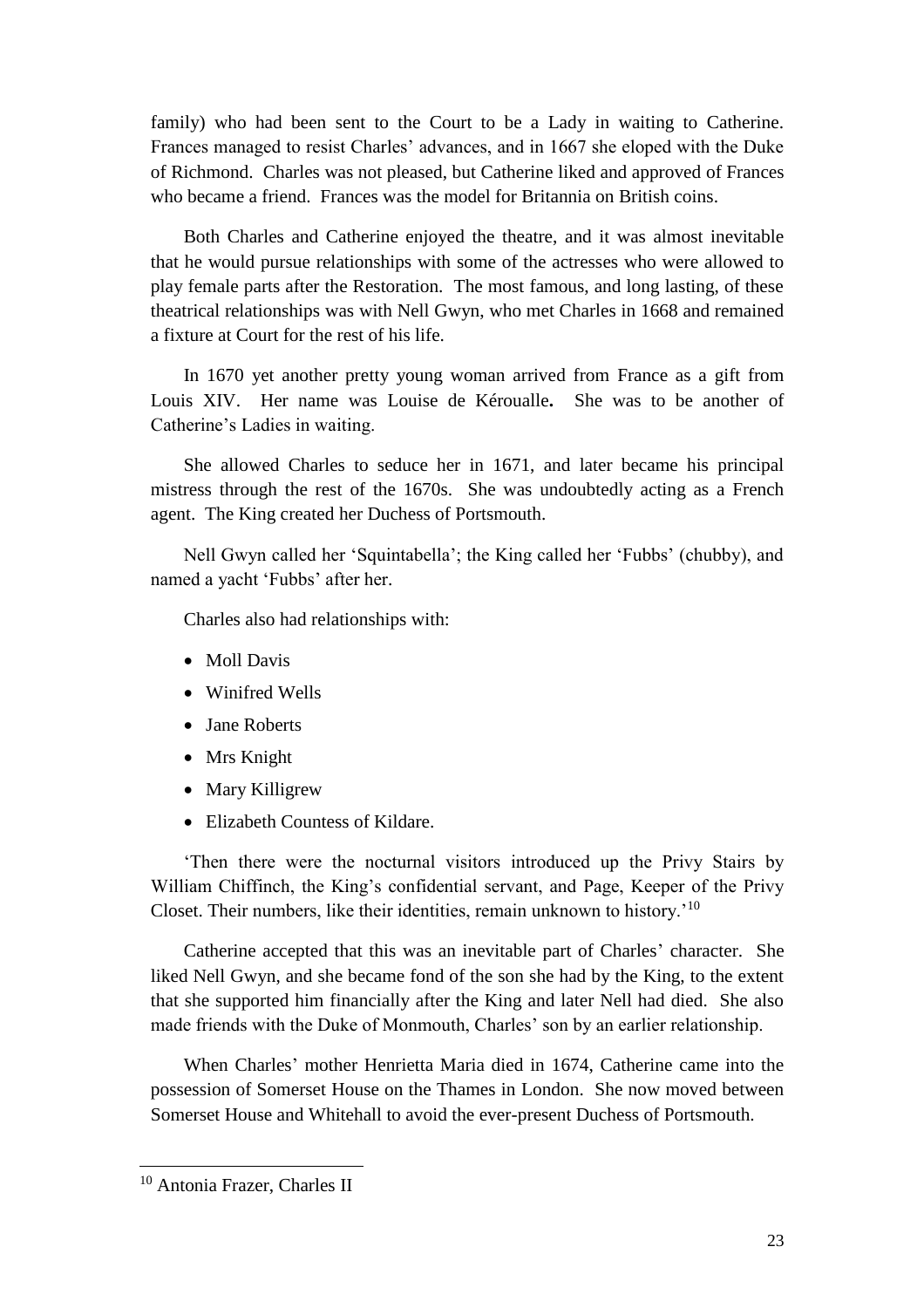### **The Whigs and the Popish Plot**

From the moment of Catherine's arrival in England, there were people who objected to her very visible Catholic faith. As the 1660s came to an end, the queen's inability to produce an heir added more weight to the opposition, since this left the King's brother, James, Duke of York, a practising Catholic, as the heir.

Politics in England was turning against the King. The Parliament elected in 1661, known as the 'Cavalier' Parliament, had initially been almost fanatically loyal to Charles – in many ways, more royalist than the King. Over the years, a combination of disillusionment with Government policy and changes in membership through deaths and resignations began to alter the balance of opinion.

For the first time in England, political parties began to form. Those who supported the King were loosely called the 'Court' party, while the opposition were described as the 'Country' party. The main issues were twofold:

- Limits to the power of the King. The Country party were fiercely opposed to the idea that England should become an absolute monarchy like France. They wanted a constitutional monarchy in which the Crown was constrained by an effective Parliament.
- An antipathy to all forms of Christian religion other than Anglicanism. This included the various Protestant sects that had formed after the restoration, members of which were now referred to as 'nonconformists', but particularly the Catholic Church.

By the late 1670s, leadership of the opposition to Charles had crystallised around the diminutive figure of Anthony Ashley Cooper, Earl of Shaftesbury. Shaftesbury had been a prominent supporter of Cromwell during the Civil War, but had changed sides towards the end of the Commonwealth and supported the restoration of the monarchy. Charles appointed him as a member of the group of ministers called the CABAL, but dismissed him in 1673. Dryden described Shaftesbury as: 'Restless, unfixed in principles and place, in power unpleas'd, impatient of disgrace……for close designs and crooked counsels fit'.

In 1678, Shaftesbury tried to persuade Charles to declare that he had secretly married the mother of the Duke of Monmouth while he was in exile. This would have meant that Monmouth, a Protestant, would have become the legitimate heir. The King refused to consider the proposal.

Into the febrile atmosphere of English politics at this stage, there entered the figure of Titus Oates, a criminally mendacious character who invented the idea of a plot by Catholics to kill the King in order to place James on the throne. Shaftesbury leapt on this unlikely 'Popish Plot', and used it to discredit James and also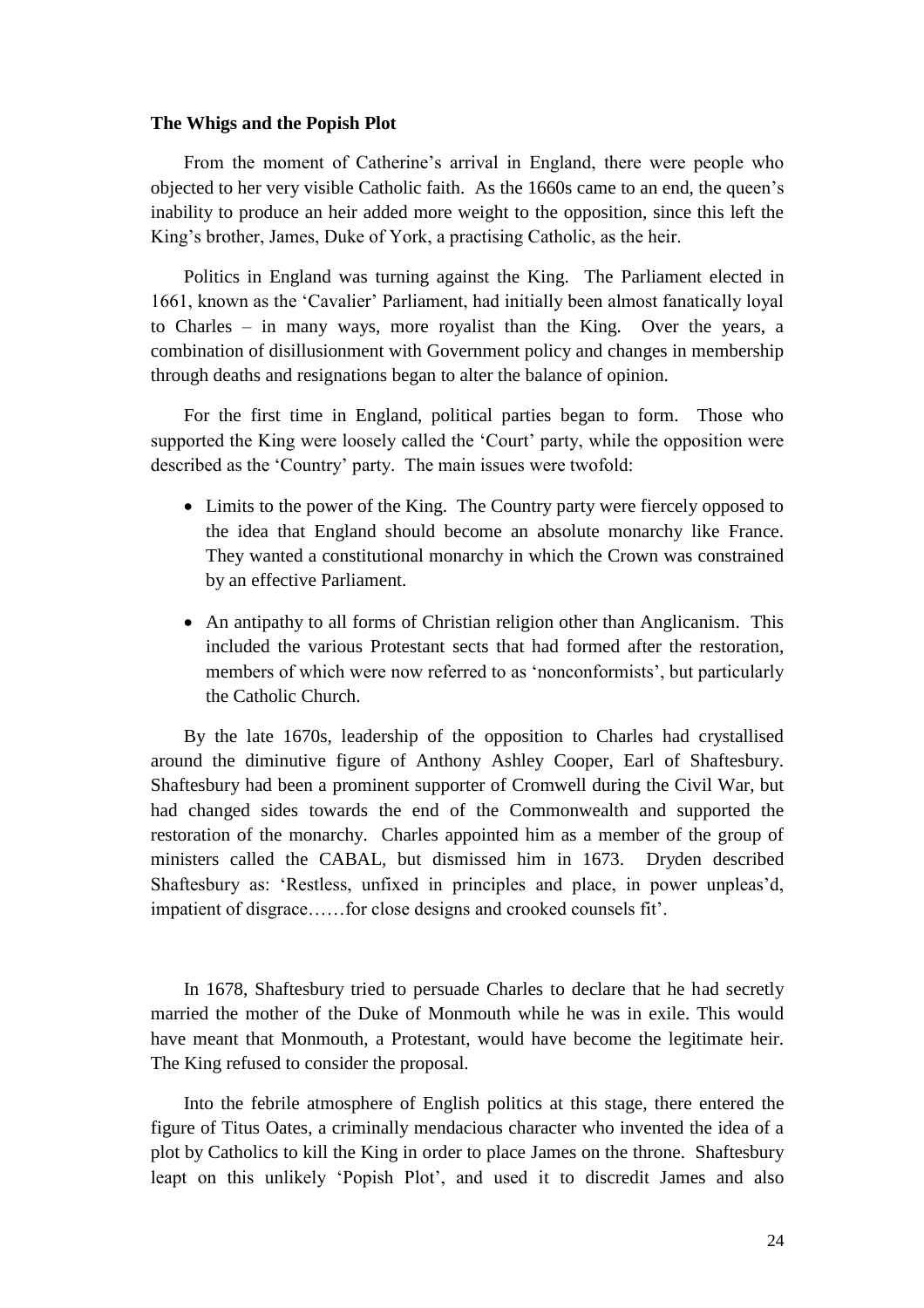Catherine. Oates had accused Sir George Wakeman, Catherine's physician, of plotting to poison the King, and for a time it seemed that the accusations would include the Queen herself. A Satire on 'Affairs of State' demanded:

*Would you send Kate to Portugall Great James to be a Cardinall….? This is your Time. Would you send confessors to tell Powis, Stafford and Arundell,<sup>11</sup> they must prepare their souls for hell? This is your Time.* 

Despite the fact that the plot was a complete fabrication, a total of twenty-four 'plotters' were sent to the gallows. Fortunately, Wakeman was acquitted.

Throughout the affair of the 'Popish Plot', Charles would have no criticism directed at Catherine. He said that 'considering his faultiness to her in other matters, it would be a terrible thing to abandon her now'. Catherine was aware of his support, and wrote to her brother Pedro, the King of Portugal, praising '......the care which he takes to defend my innocence and truth. Every day he shows more clearly his purpose and goodwill towards me, and thus baffles the hate of my enemies.... I cannot cease telling you what I owe to his benevolence, of which each day he gives better proofs, either from generosity or compassion.<sup>'12</sup>

In the aftermath of the plot in 1679, Shaftesbury introduced a Bill in Parliament to exclude James from the succession to the throne. Charles now dissolved the 'Cavalier' Parliament, and called a new election. This is said to be the first election which was held under a party system, with Shrewsbury and his supporters being called 'Whigs' after Scottish Covenanters, and the supporters of the government being called 'Tories' after Irish cattle rustlers.

After a long struggle, Charles fought off the threat of Exclusion, and also defeated a bill proposed by Shrewsbury to force him to divorce Catherine. By 1682, he was able to dismiss Parliament and rule alone with the help of a subsidy from Louis XIV.

### **Charles' last years**

<sup>&</sup>lt;sup>11</sup> These were Peers who faced execution in connection with the Popish Plot

<sup>&</sup>lt;sup>12</sup> Antonia Frazer, Charles II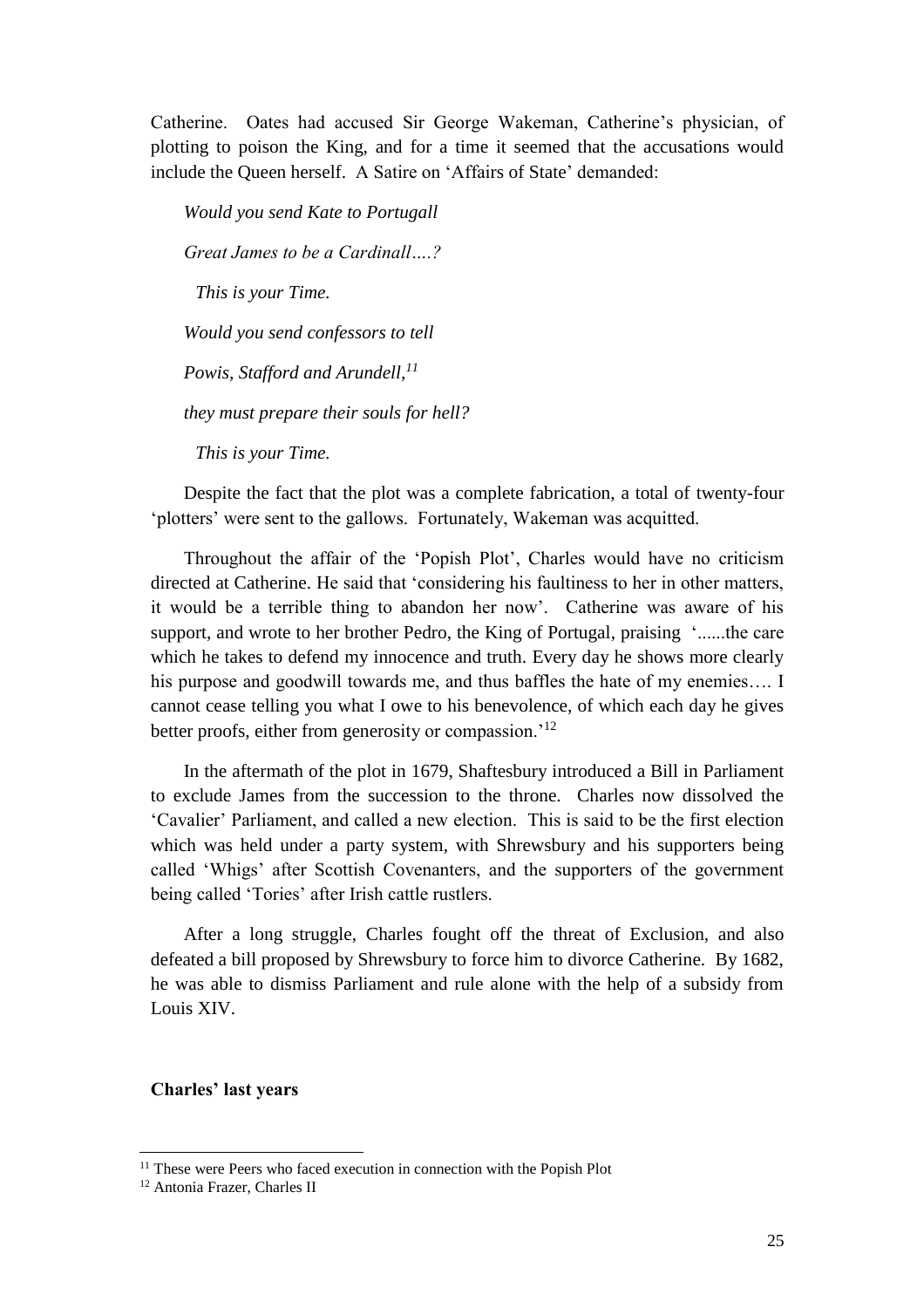The years from 1682 to 1685 were happy ones for Catherine. She was reconciled with Louise de Kéroualle, Duchess of Portsmouth, sheltering her in Somerset House from anti-Catholic action.

Catherine was also helpful to the children of Charles' mistresses. By the end of his life they had given birth to an acknowledged twelve children (he may have sired fifteen overall), and several of them were directly helped by the Queen.

The King remained in good health for most of this period, but on 1 February 1685, Charles had what appeared to be a stroke while staying at Windsor (in fact, he seems to have been suffering from Kidney failure).

He lingered for six days, suffering the painful and useless medical treatment of the time. Lord Macaulay described Charles II on his deathbed as being 'tortured like an Indian at the stake.' When Catherine came to his bedside, she was so overcome with grief that she collapsed and had to be carried to her chamber. She sent a message asking him 'to forgive her unwilling absence, and to pardon her if she had ever offended him in life'. When he received the message, he exclaimed 'Alas! Poor woman,' said the King. 'She beg my pardon! I beg hers with all my heart<sup>'</sup>

Catherine met with James and urged him to persuade the King to become a Catholic. James knelt by the King's bed and sought his permission to send for a Catholic priest. Charles replied "Yes, with all my heart", and James left to find an English-speaking priest. In Catherine's room he found Father Huddleston, the priest who had helped to shelter Charles after the battle of Worcester.<sup>13</sup>

Charles was received into the Catholic Church, and given the last rites before he died on 6<sup>th</sup> February 1685.

## **Catherine's remaining years in England**

Catherine was devastated by Charles' death, and the resulting loneliness. For many weeks, she did not leave her darkened bedroom. She did her best to persuade both her brother Pedro and James, now King James II, that she should be allowed to go back to Portugal, but both refused. She had to remain in England for another 7 years.

James initiated policies aimed at the restoration of Catholicism in England. Catherine was careful to stay out of politics.

In July 1685, The Duke of Monmouth, who had been exiled to Holland by Charles, landed in the South West and launched a rebellion against James. He and his supporters were defeated at the battle of Sedgemoor, and he was captured and

<sup>&</sup>lt;sup>13</sup> Antonia Frazer, Charles II